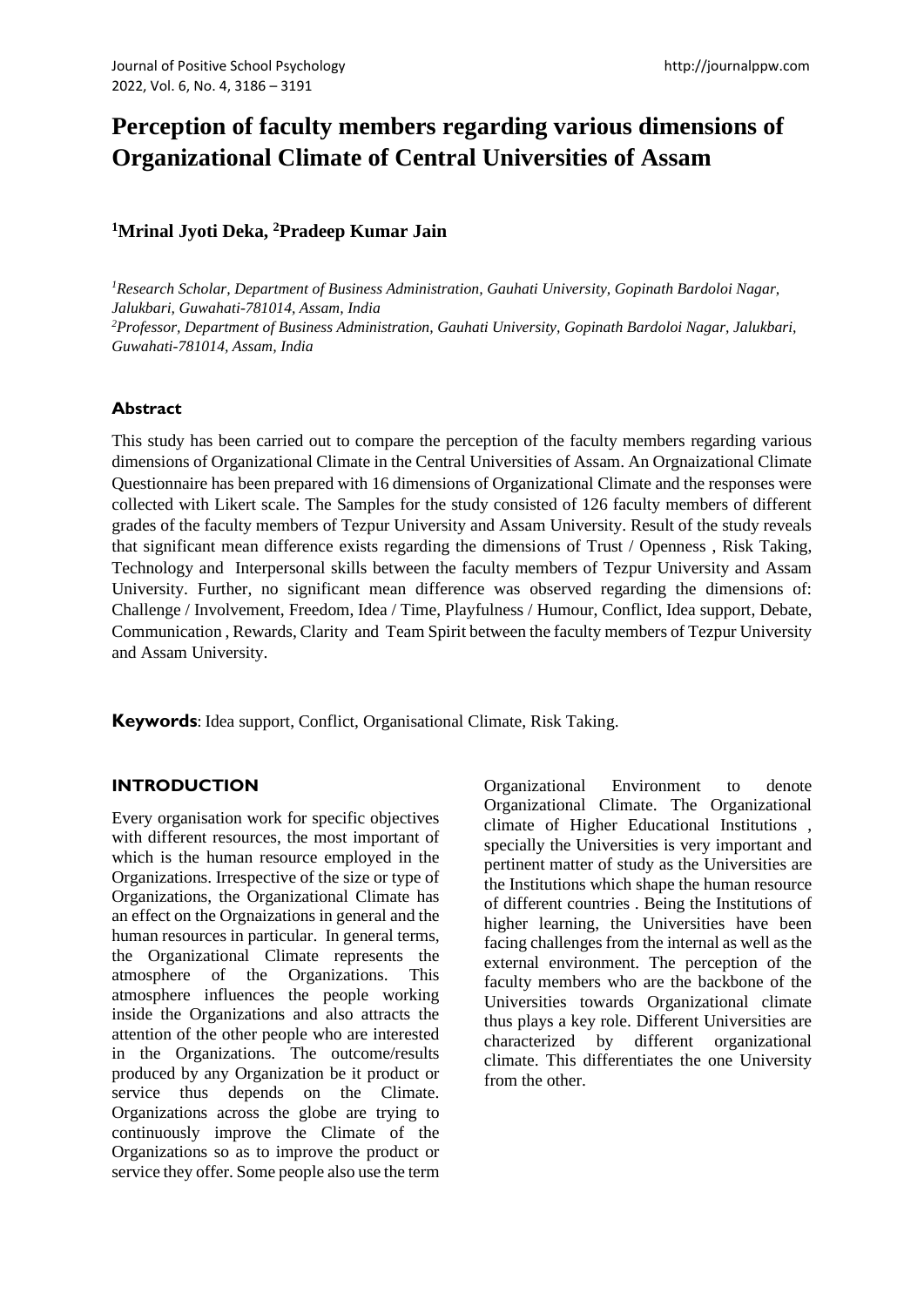## **REVIEW OF LITERATURE**

Organisational climate, as a concept was formally discussed by Lewin, Lippit and white(1939) in their experimental research. The said research was on social climate and though the research mentioned about organizational climate but it was silent on the conceptual framework and measuring Organizational Climate. Different social scientists have put forwarded different definitions of Organizational Climate in the last few decades. Because of the different definitions by different social scientists, the concept of Organizational climate has evolved to be a very interesting area of research. Lewin (1951) , Forehand and Glimmer (1964) ,Taiguri (1968) Friediander and Margulies (1969), Litwin and Stringer (1966) were the social scientists who had given different classical defitions of Organizational Climate.

In a study carried out by Boro Moneswari (2021) regarding Organisational Climate among the faculty members of Bodoland University, the researcher found moderate level of relationship between Organisational Climate and Job Satisfaction. The study conducted by Martinez & Valenzo (2020) indicated towards existence of relationship of organizational climate with the variables taken up for study i.e. motivation, leadership, communication and organizational structure. Misra (2019) conducted a study by taking six dimensions, of Organizational Climate viz.- Openness, Favouritism, Humane, Task orientation, Apathy, and Control to compare the institutional climate. The study tried to measure the perception of the teachers teaching at different grade levels. Results of the said study stated that increase in grade level of students taught by teachers results in decrease of their perception of apathy, task orientation ,and openness. The results also stated that the perception of humane climate and control is not influenced.

A study was conducted by Okoli, (2018) to know regarding the existence of relationship between organizational climate and job satisfaction. The study was conducted among academic staff in selected private universities in Southeast, Nigeria. It was found that positive correlation existed among academic staff between organizational climate and job satisfaction. Also, existence of significant relation between organizational climate dimensions and job satisfaction dimensions were evident in the study.

A study was conducted by Goswami & Choudhury (2017) with an objective to study the Institutional climate of a few B. Ed Colleges. The study was conducted in Kamrup, Assam, India and the samples were collected from Non Govt. B.Ed colleges. It was found that the climate of the Institutions were totally significant and differs across different institutions . The result of the study stated that the Organizational Climate or Institutional climate of the Non Govt. B.Ed colleges were good and positive.

#### Research Gap

After reviewing different literatures on Organizational Climate, it has been found that no study has been carried out regarding Organizational Climate of Central Universities of Assam. For this reason the researcher has studied the perception of the faculty members of the Central Universities of Assam regarding the identified dimensions of Organizational Climate.

Objective of study

The study has been carried out with an objective to examine the University wise perception of the faculty members of the Central Universities regarding various dimensions of Organizational Climate.

In the study, we take the following Null Hypothesis.

Null Hypothesis (H0) : There is no significant Mean difference of various dimensions of Organizational Climate among the faculty members of Tezpur University and Assam University

Methodology and Tools used for the Study

Data has been collected with the help of an Organized questionnaire and perception of the faculty members towards Organizational Climate was collected with the help of Stratified Random Samping method. Likert scale was used to measure the responses of the questions put forwarded among the respondents.

There were 66 statements in the Questionnaire which covered 16 dimensions of Organizational Climate which are : Challenge / Involvement,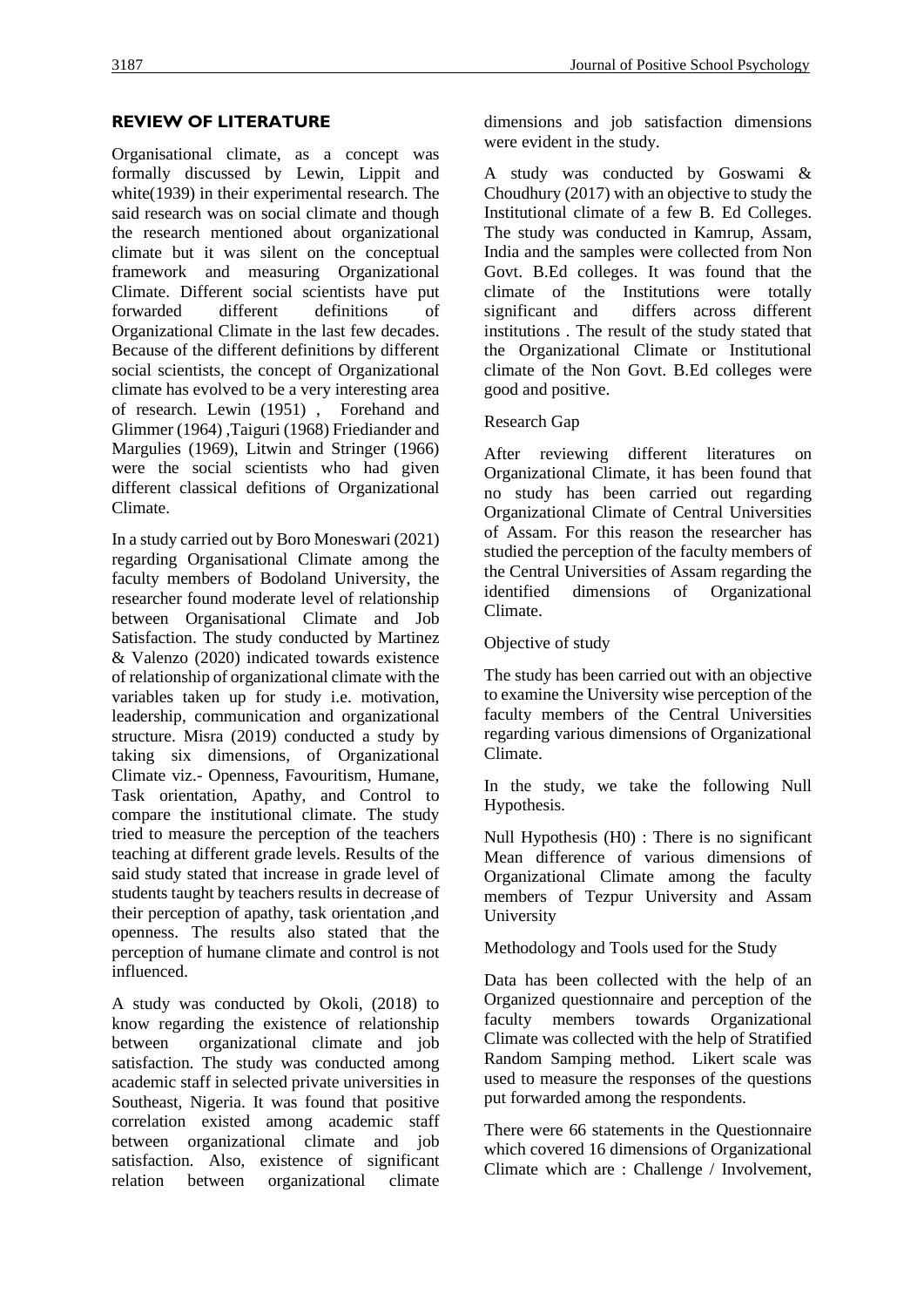Freedom, Trust / Openness , Idea Time, Playfulness / Humor , Conflict , Idea Support , Debate , Risk Taking , Communication , Rewards , Technology, Clarity , Team Spirit, Interpersonal Relationship, Orientation. Microsoft Excel and Statistical Package for Social Sciences (SPSS Version 25) have been used for data analysis.

#### Population

The population of the study consists of all the Faculty members of the Tezpur University and Assam University respectively. The Total Faculty strength of the Tezpur University is 265 which includes 162 Assistant Professors, 36 Associate Professors and 67 Professors and the total Faculty strength of Assam University is 350 which includes 221 Assistant Professors, 41 Associate Professors and 88 Professors. So, the total Population for the study is 615.

### Sampling

The Sampling frame of the current research are the Faculty members (Assistant Professor, Associate Professor and Professor) of the two Central Universities of Assam belonging to different departments of the Universities. For determination of sample size, formula proposed by Roscoe (1975) was followed , which states that the sample size to be in the range of 30-500 (the sample size should be lower than 500 but higher than 30). In case of this study, the sample size has been taken as 126. Amongst these the sample taken from Tezpur University is 55 and the sample taken from Assam University is 71. Stratified random Sampling method has been used for sampling. The said method has been used to increase statistical efficiency of the sample.

Reliability of the scale was measured with the help of the Cronbach's Alpha or the reliability coefficient. Using SPSS- version 25, Cronbach's Alpha was measured and it was found that the value of Cronbach Alpha is 0.840 for all 66 items of the Questionnaire. It indicates that data is reliable for analysis.

Some descriptive statistics were calculated like the mean, standard deviation, standard error etc regarding various of Organizational climate taken for study between the faculty members of the Two Universities. Furthermore, t- test was performed to test the hypothesis i.e whether the mean difference of various dimension is significantly different between Tezpur University and Assam University.

Delimitation: The Study is confined to Central Universities of Assam only. Further, Primary data have been collected from the Faculty members of the Tezpur University and the Assam University respectively. The other stakeholders who are equally important components to study the Organizational Climate of the Universities like the Students, Administrators /Officers and Staff have not been considered for the study.

## **FINDINGS AND DISCUSSION**

A Dimension wise analysis regarding the 16 dimensions of Organizational Climate among the two central Universities viz the Assam University and the Tezpur University was done. The following table (Table 1.1) shows University wise descriptive statistics such as No. of Samples(N), Mean, Standard Deviation and standard error Mean.

| <b>Dimension</b>             | Name of the University         | N  | Mean   | Std. Deviation | Std. Error Mean |
|------------------------------|--------------------------------|----|--------|----------------|-----------------|
| <b>Challenge/Involvement</b> | <b>Tezpur University</b>       | 55 | 3.6327 | .33057         | .04457          |
|                              | <b>Assam University</b>        | 71 | 3.6676 | .32416         | .03847          |
| Freedom                      | <b>Tezpur University</b><br>55 |    | 3.8291 | .42061         | .05672          |
|                              | <b>Assam University</b>        | 71 | 3.9352 | .53321         | .06328          |
| <b>Trust/Openness</b>        | <b>Tezpur University</b>       | 55 | 3.4136 | .30130         | .04063          |
|                              | <b>Assam University</b>        | 71 | 3.6655 | .45108         | .05353          |
| Idea/time                    | <b>Tezpur University</b>       | 55 | 3.6818 | .71274         | .09611          |
|                              | <b>Assam University</b>        | 71 | 3.9049 | .61291         | .07274          |
| <b>Playfulness/Humor</b>     | <b>Tezpur University</b>       | 55 | 3.4000 | .57655         | .07774          |
|                              | <b>Assam University</b>        | 71 | 3.4577 | .70835         | .08407          |
| <b>Conflict</b>              | <b>Tezpur University</b>       | 55 | 3.2682 | .75286         | .10152          |
|                              | <b>Assam University</b>        | 71 | 3.4683 | .84296         | .10004          |

Table 1.1: *University wise Descriptive statistics regarding 16 Dimensions of Organisational Climate*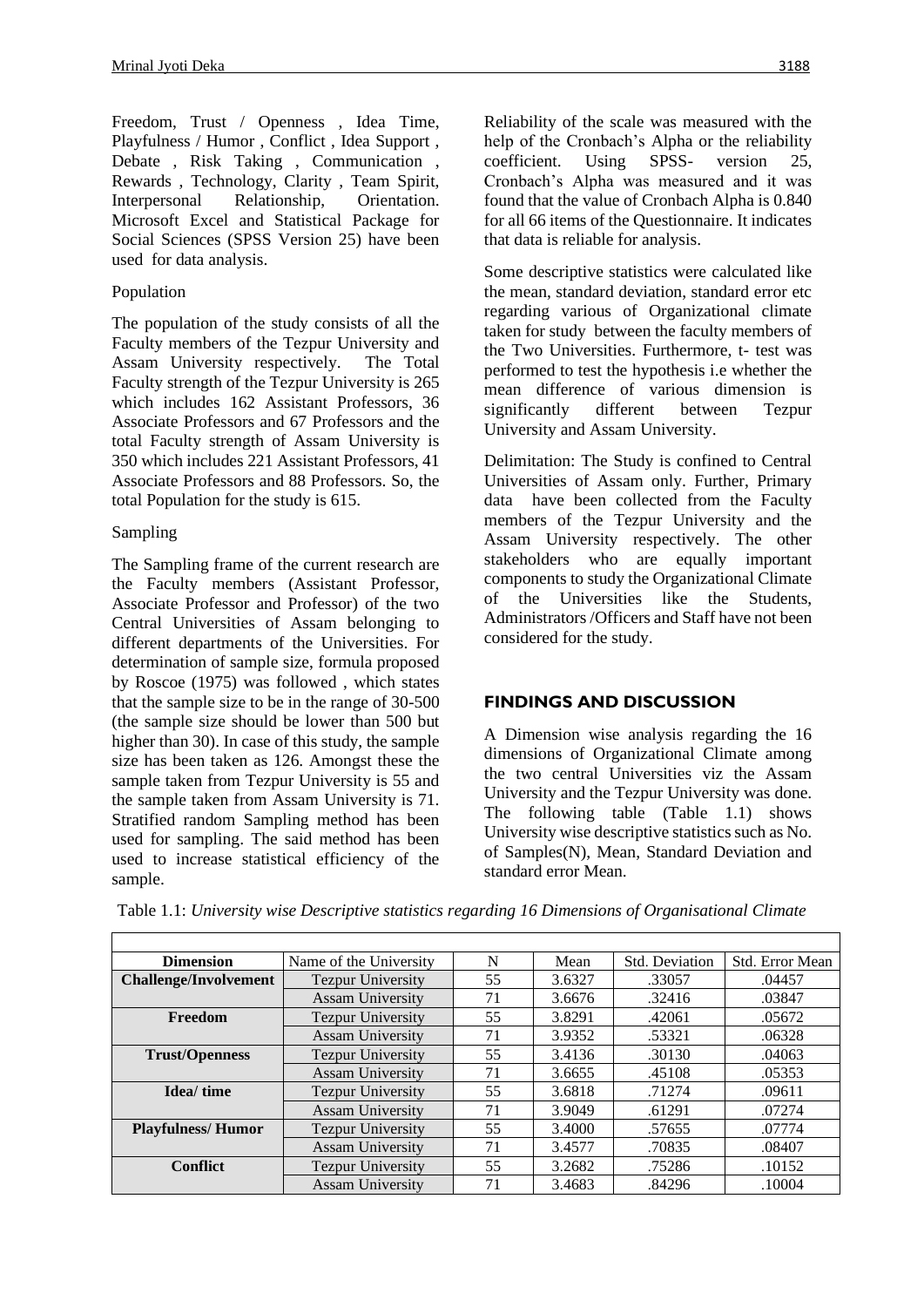| Idea Support         | <b>Tezpur University</b> | 55 | 3.4864 | .59203 | .07983 |
|----------------------|--------------------------|----|--------|--------|--------|
|                      | <b>Assam University</b>  | 71 | 3.4366 | .59118 | .07016 |
| <b>Debate</b>        | <b>Tezpur University</b> | 55 | 3.7527 | .45860 | .06184 |
|                      | <b>Assam University</b>  | 71 | 3.8338 | .45101 | .05353 |
| <b>Risk Taking</b>   | <b>Tezpur University</b> | 55 | 2.5273 | .87651 | .11819 |
|                      | <b>Assam University</b>  | 71 | 2.9437 | .62485 | .07416 |
| Communication        | <b>Tezpur University</b> | 55 | 3.1909 | .39955 | .05387 |
|                      | <b>Assam University</b>  | 71 | 3.1338 | .58069 | .06891 |
| <b>Rewards</b>       | <b>Tezpur University</b> | 55 | 3.3891 | .29166 | .03933 |
|                      | <b>Assam University</b>  | 71 | 3.4958 | .39404 | .04676 |
| Technology           | <b>Tezpur University</b> | 55 | 4.1727 | .56902 | .07673 |
|                      | <b>Assam University</b>  | 71 | 3.4789 | .87398 | .10372 |
| Clarity              | <b>Tezpur University</b> | 55 | 3.8727 | .67164 | .09056 |
|                      | <b>Assam University</b>  | 71 | 3.7923 | .68398 | .08117 |
| <b>Team sprit</b>    | <b>Tezpur University</b> | 55 | 3.6970 | .51429 | .06935 |
|                      | <b>Assam University</b>  | 71 | 3.7606 | .49820 | .05913 |
| Interpersonal skills | <b>Tezpur University</b> | 55 | 3.7891 | .36193 | .04880 |
|                      | <b>Assam University</b>  | 71 | 4.1352 | .54382 | .06454 |
| <b>Orientation</b>   | <b>Tezpur University</b> | 55 | 3.3818 | .79198 | .10679 |
|                      | <b>Assam University</b>  | 71 | 3.4413 | .79637 | .09451 |

From the above table it was seen that regarding the Dimension of Challenge / Involvement, Freedom , Trust / Openness, Idea / Time, Playfulness / Humour , Conflict, Debate , Risk Taking , Rewards , Team Spirit and Orientation the mean value of the Assam University is greater than the mean value of the Tezpur University . So, it may be stated that the Organizational climate of the Assam University in terms of the Challenge / Involvement, Freedom , Trust / Openness, Idea / Time, Playfulness / Humour , Conflict, Debate , Risk Taking , Rewards , Team Spirit and Orientation dimension is better than the Tezpur University.

On the other hand regarding the Dimension of Idea Support , Communication ,Technology, Clarity , Interpersonal Skills the mean value of the Tezpur University is greater than the mean value of the Assam University . So, it may be stated that the Organizational climate of the Tezpur University in terms of the Idea Support , Communication ,Technology, Clarity Interpersonal Skills dimensions is better than the Assam University.

To check whether the mean difference between Tezpur University and Assam University is significantly different or not regarding the 16 dimensions of Organizational Climate, a statistical analysis 't-test' has been applied and results of the test are shown below :

| Dimension             |         |         |                   |            | Mean               | Hypothesis test |
|-----------------------|---------|---------|-------------------|------------|--------------------|-----------------|
|                       |         |         |                   |            | difference         |                 |
|                       |         |         |                   |            | significantly      |                 |
|                       |         |         |                   |            | different or       |                 |
|                       |         | Sig.    |                   |            | not between        |                 |
|                       |         | $(2 -$  | Mean              | Std. Error | the                |                 |
|                       |         | tailed) | <b>Difference</b> | Difference | Universities       |                 |
| Challenge/Involvement | $-.594$ | .554    | $-.03488$         | .05873     | N <sub>0</sub>     | Accept null     |
|                       |         |         |                   |            | significant        | hypothesis      |
|                       |         |         |                   |            | difference         |                 |
| Freedom               |         | .228    | $-10612$          | .08755     | No.                | Accept null     |
|                       | 1.212   |         |                   |            | significant        | hypothesis      |
|                       |         |         |                   |            | difference         |                 |
| <b>Trust/Openness</b> |         | .000    | $-.25186$         | .06720     | <b>Significant</b> | Reject null     |
|                       | 3.748   |         |                   |            | difference         | hypothesis      |
| Idea/time             |         | .062    | $-.22311$         | .11824     | N <sub>0</sub>     | Accept null     |

Table 1.2: *T Test results regarding 16 Dimensions of Organisational Climate*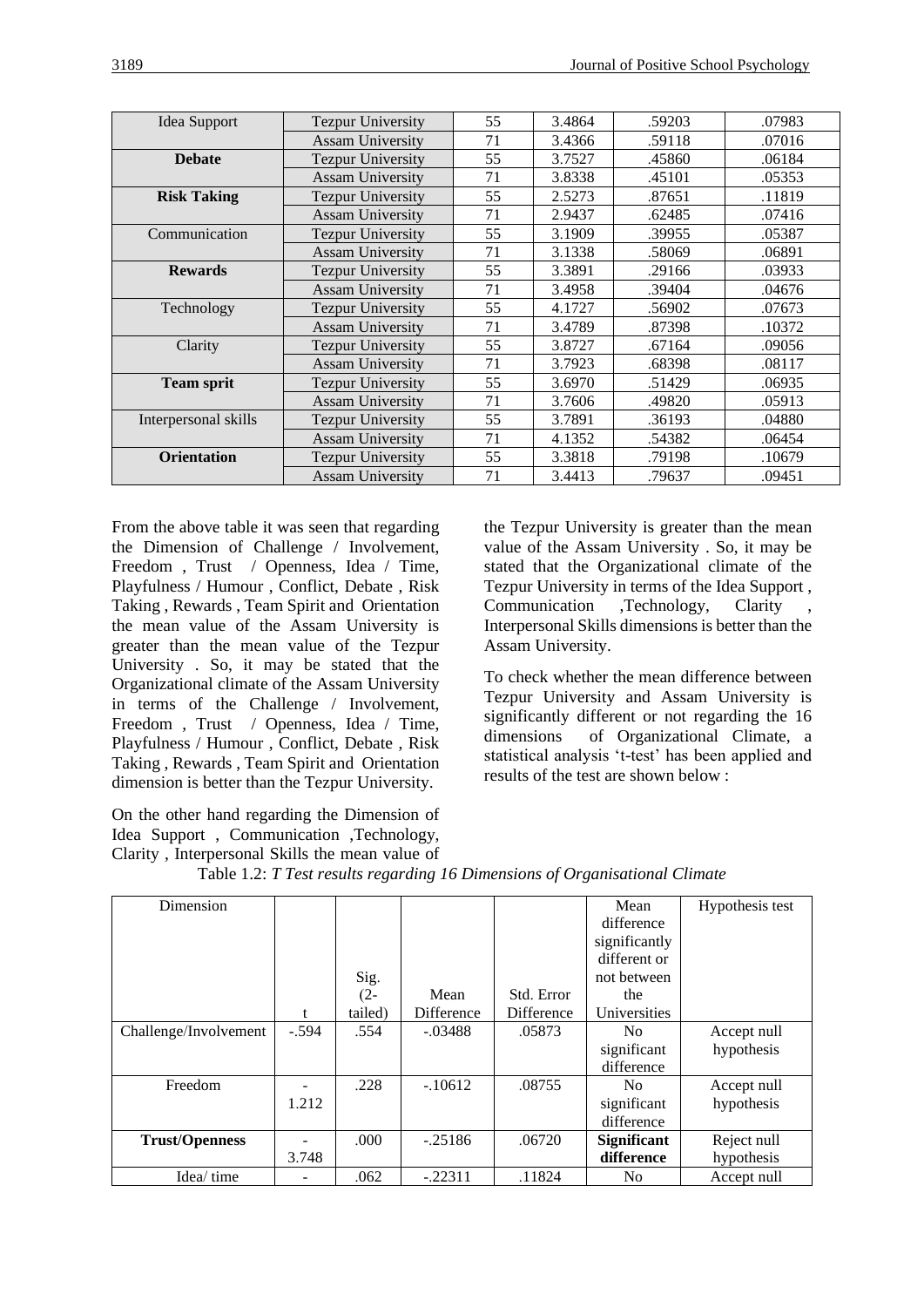|                             | 1.887          |                   |            |        | significant<br>difference | hypothesis  |
|-----------------------------|----------------|-------------------|------------|--------|---------------------------|-------------|
| Playfulness/Humour          | $-.491$        | .624              | $-05775$   | .11752 | N <sub>o</sub>            | Accept null |
|                             |                |                   |            |        | significant               | hypothesis  |
|                             |                |                   |            |        | difference                |             |
| Conflict                    | $\blacksquare$ | .169              | $-.20013$  | .14459 | N <sub>o</sub>            | Accept null |
|                             | 1.384          |                   |            |        | significant               | hypothesis  |
|                             |                |                   |            |        | difference                |             |
| Idea Support                | .468           | .641              | .04974     | .10626 | No                        | Accept null |
|                             |                |                   |            |        | significant               | hypothesis  |
|                             |                |                   |            |        | difference                |             |
| Debate                      | $-.993$        | $\overline{.}322$ | $-.08108$  | .08161 | N <sub>o</sub>            | Accept null |
|                             |                |                   |            |        | significant               | hypothesis  |
|                             |                |                   |            |        | difference                |             |
| <b>Risk Taking</b>          | $\blacksquare$ | .004              | $-0.41639$ | .13953 | Significant               | Reject null |
|                             | 2.984          |                   |            |        | difference                | hypothesis  |
| Communication               | .624           | .534              | .05711     | .09157 | Ni                        | Accept null |
|                             |                |                   |            |        | significant               | hypothesis  |
|                             |                |                   |            |        | difference                |             |
| Rewards                     |                | .095              | $-10668$   | .06343 | N <sub>o</sub>            | Accept null |
|                             | 1.682          |                   |            |        | significant               | hypothesis  |
|                             |                |                   |            |        | difference                |             |
| <b>Technology</b>           | 5.378          | .000              | .69385     | .12902 | <b>Significant</b>        | Reject null |
|                             |                |                   |            |        | difference                | hypothesis  |
| Clarity                     | .660           | .510              | .08047     | .12190 | No                        | Accept null |
|                             |                |                   |            |        | significant               | hypothesis  |
|                             |                |                   |            |        | difference                |             |
| Team sprit                  | $-.701$        | .485              | $-.06359$  | .09076 | N <sub>o</sub>            | Accept null |
|                             |                |                   |            |        | significant               | hypothesis  |
|                             |                |                   |            |        | difference                |             |
| <b>Interpersonal Skills</b> | $\sim$         | .000              | $-.34612$  | .08091 | Significant               | Reject null |
|                             | 4.278          |                   |            |        | difference                | hypothesis  |
| Orientation                 | $-.417$        | .677              | $-.05950$  | .14271 | N <sub>o</sub>            | Accept null |
|                             |                |                   |            |        | significant               | hypothesis  |
|                             |                |                   |            |        | difference                |             |

It is observed that dimensions like Challenge / Involvement, Freedom, Idea / Time, Playfulness / Humour, Conflict, Idea support, Debate, Communication , Rewards, Clarity and Team Spirit have no significant mean difference between Tezpur University and Assam University as the Significant P Value is greater than 0.05. Hence, the null hypothesis has been accepted.

However in case of the dimensions like the Trust / Openness , Risk Taking, Technology and Interpersonal skills have significant mean difference between Tezpur University and Assam University as the Significant P Value is less than 0.05. Hence, the null hypothesis has been rejected.

## **CONCLUSION**

The descriptive statistics (table 1.1) states regarding perception of the faculty members on the basis of mean value is better in Assam University compared to Tezpur University in case of the dimensions of Challenge / Involvement, Freedom , Trust / Openness, Idea / Time, Playfulness / Humour , Conflict, Debate , Risk Taking , Rewards , Team Spirit and Orientation . On the other hand perception of the faculty members on the basis of mean value is better in Tezpur University compared to Assam University in case of the dimensions of Idea Support , Communication ,Technology, Clarity , Interpersonal Skills. However, t-test result (table 1.2) describes that only Trust / Openness , Risk Taking, Technology and Interpersonal skills are the dimensions which have significant mean difference regarding Organizational